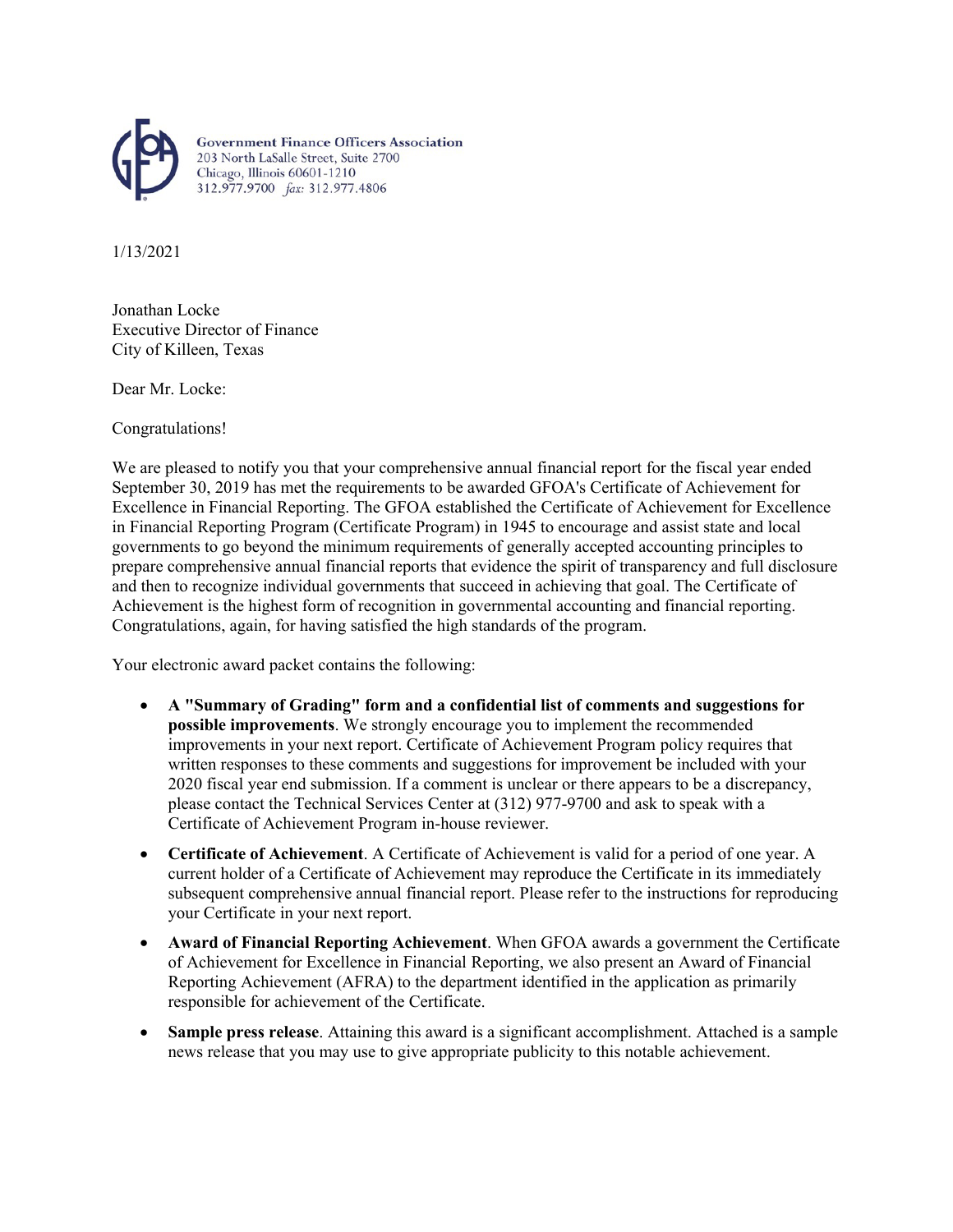In addition, award recipients will receive via mail either a plaque (if first-time recipients or if the government has received the Certificate ten times since it received its last plaque) or a brass medallion to affix to the plaque (if the government currently has a plaque with space to affix the medallion). Plaques and medallions will be mailed separately.

As an award-winning government, we would like to invite one or more appropriate members of the team that put together your comprehensive annual financial report to apply to join the Special Review Committee. As members of the Special Review Committee, peer reviewers get exposure to a variety of reports from around the country; gain insight into how to improve their own reports; achieve professional recognition; and provide valuable input that helps other local governments improve their reports. Please see our website for eligibility [requirements](https://www.gfoa.org/CAFR-reviewer-eligibility) and [information](https://gfoa.org/certificate-achievement-excellence-financial-reporting-program-special-review-committee-applicatio-0) on completing an application.

Thank you for participating in and supporting the Certificate of Achievement Program. If we may be of any further assistance, please contact the Technical Services Center at (312) 977-9700.

Sincerely,

Melle Mark Line

Michele Mark Levine Director, Technical Services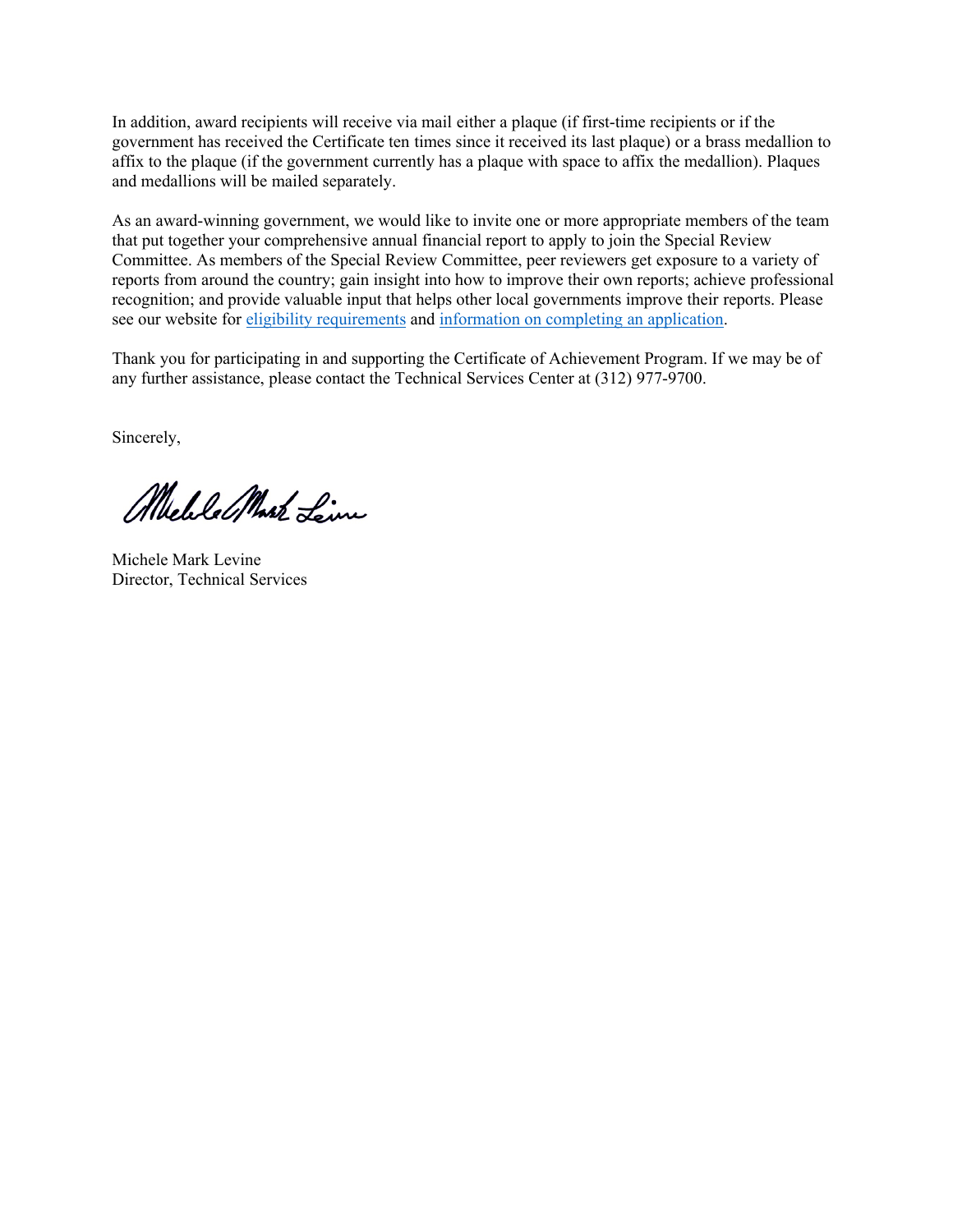

## **FOR IMMEDIATE RELEASE**

1/13/2021 **For more information contact: Michele Mark Levine, Director/TSC Phone: (312) 977-9700 Fax: (312) 977-4806 Email: mlevine@gfoa.org**

(Chicago, Illinois)—Government Finance Officers Association of the United States and Canada (GFOA) has awarded the Certificate of Achievement for Excellence in Financial Reporting to **City of Killeen** for its comprehensive annual financial report for the fiscal year ended September 30, 2019. The report has been judged by an impartial panel to meet the high standards of the program, which includes demonstrating a constructive "spirit of full disclosure" to clearly communicate its financial story and motivate potential users and user groups to read the report.

The Certificate of Achievement is the highest form of recognition in the area of governmental accounting and financial reporting, and its attainment represents a significant accomplishment by a government and its management.

*Government Finance Officers Association (GFOA) advances excellence in government finance by providing best practices, professional development, resources, and practical research for more than 21,000 members and the communities they serve.*